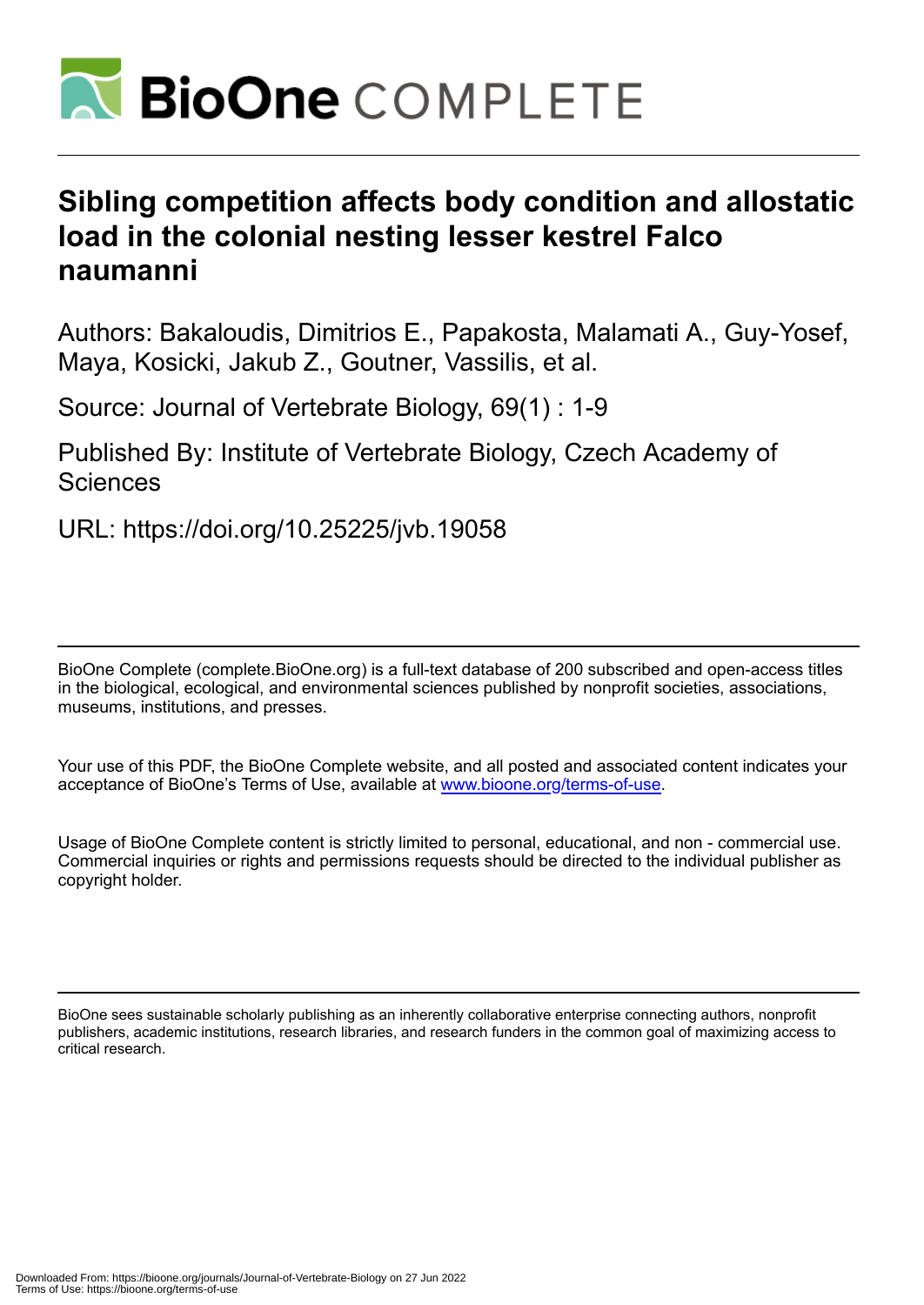<span id="page-1-0"></span>*Journal of* **Vertebrate Biology Open Acces** 

# **Sibling competition affects body condition and allostatic load in the colonial nesting lesser kestrel**  *Falco naumanni*

Dimitrios E. BAKALOUDIS<sup>1</sup>, Malamati A. PAPAKOSTA<sup>1</sup>, Maya GUY-YOSEF<sup>2</sup>, Jakub Z. KOSICKI<sup>3\*</sup>, Vassilis GOUTNER<sup>4</sup>, Christos G. VLACHOS<sup>1</sup> and Reuven YOSEF<sup>5</sup>

*<sup>1</sup> School of Forestry and Natural Environment, Aristotle University of Thessaloniki, P.O. Box 241, 541 24 Thessaloniki, Greece; e-mail: debakaloudis@for.auth.gr, [mpapakosta@for.auth.gr](mailto:mpapakosta@for.auth.gr), cvlachos@for.auth.gr*

- *<sup>2</sup> Department of Biostatistics, Tel Aviv University, 69978 Tel Aviv, Israel; e-mail: mayagai186@gmail.com*
- *<sup>3</sup> Department of Avian Biology and Ecology, Faculty of Biology, Adam Mickiewicz University, ul. Uniwersytetu Poznańskiego 6, 61 614 Poznań, Poland; e-mail: kubako@amu.edu.pl*
- *<sup>4</sup> Department of Zoology, School of Biology, Aristotle University of Thessaloniki, 541 24 Thessaloniki, Greece; e-mail: vgoutner@bio.auth.gr*
- *<sup>5</sup> Ben Gurion University of the Negev Eilat Campus, P.O. Box 272, 88000 Eilat, Israel; e-mail: [ryosef60@gmail.com](mailto:ryosef60@gmail.com)*
- Received 29 December 2019; Accepted 24 February 2020; Published online 20 April 2020

**Abstract.** Sibling competition leading to physiological stress and elevated allostatic load is driven by asymmetrical development and limited resources. To investigate these predictions, we studied broods of the lesser kestrel *Falco naumanni*, from a nest-box population in Armenio, Central Greece. For each nestling reared in nest-boxes, we noted the age (in days) since hatching, measured the wing chord length and body mass. We also clipped the central right rectrix for ptilochronology for subsequent analysis in the laboratory. We measured 206 nestlings from 61 broods (range 2-5 nestlings). In the case of nestlings < 18 days old (n = 198, 96.1% of all) we also measured the length of feathers. As a measure of body condition, we used the residuals of the linear regression for the relationship between wing chord length and body mass, while the growth bar width of feathers was used as a second, independent index of body size and allostatic load. A GLMM and information-theory criterion showed that both measures of body condition decreased incrementally from the first sibling to the most subordinate in the brood. Body condition of subordinate siblings was influenced by the number of siblings in the nest; i.e. the larger the brood size the greater the discrepancy in body condition between siblings. At the same time, we did not find any influence of sex on either measure of fitness. Thus, our results indirectly support the hypothesis that sibling competition may cause physiological developmental stress which is reflected in decreased body condition and increased allostatic load for younger nestlings.

**Key words:** Greece, growth rate, ptilochronology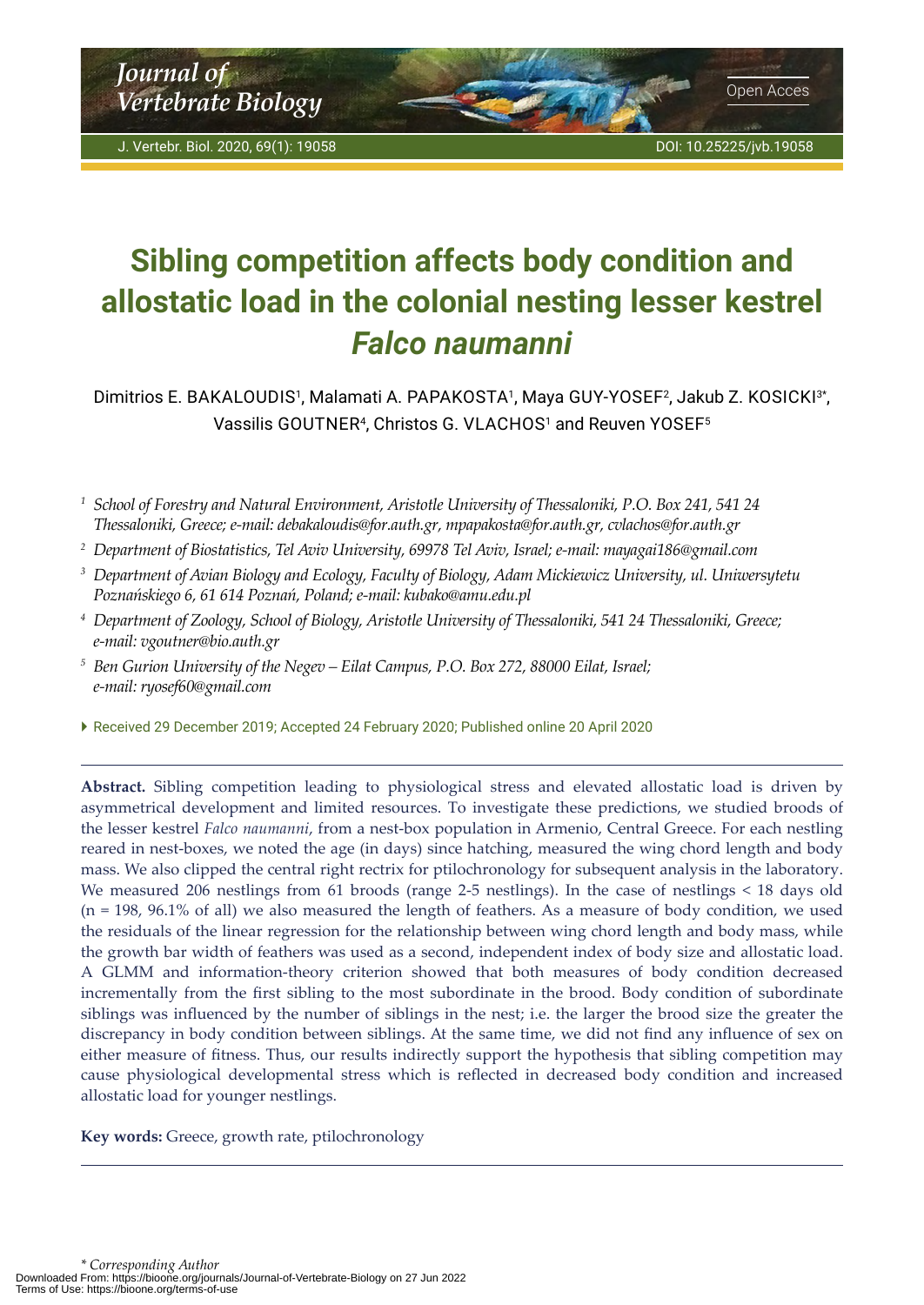## Introduction

Sibling competition is a strong selective force in the evolution of avian growth rates (Werschkul & Jackson 1979). In species with parental care, competition between siblings is a consequence of hatching asynchrony which arises from the differential onset of incubation between the laying of the first and subsequent eggs (Stoleson & Beissinger 1995, Amundsen & Slagsvold 1998). Thus, hatching asynchrony leads to differences in body size among siblings (Yosef et al. 2013). These differences are intensified by asymmetric sibling competition during time spent in the nest, where siblings with different competitive abilities (based mainly on body size) compete for limited resources, such as food, heat loss (mainly before developing thermoregulation), and limited space in the nest (Bortolotti 1986, Smiseth et al. 2007, Braziotis et al. 2017). To date, many hypotheses have been proposed to explain this phenomenon (Lack 1954, Hussell 1972, Hahn 1981, Arnold et al. 1987, Veiga 1992, Szöllősi et al. 2007). The most important in this context is that parents are predicted to distribute resources evenly within the brood to limit competition among chicks; otherwise asymmetric division of food between siblings can lead to severe physiological stress expressed as allostatic load (Ricklefs 1982, Bortolotti 1986).

Allostatic load is the process of maintaining homeostasis through behavioural or physiological responses to environmental challenges and its cumulative energetic cost is regulated by sibling competition (López-Jiménez et al. 2016). Subordinate individuals subject to high-levels of aggression by dominants have higher allostatic loads than dominants, particularly when dominants restrict their access to food (Goymann & Wingfield 2004). High allostatic loads can be reflected in lower body condition. Yosef et al. (2013) and López-Jiménez et al. (2016) showed that in upland buzzards (*Buteo hemilasius*) and black kites (*Milvus migrans*) younger siblings had significantly higher levels of corticosterone, suggestive of increased levels of stress because of sibling competition. Similarly, Eraud et al. (2008) found that in collared doves (*Streptopelia decaocto*) although corticosterone levels were higher in younger siblings, only cell-mediated immunoresponsiveness remained weaker. Similar patterns have also been reported in mammals, for instance a recent study in spotted hyenas (*Crocuta* 

*crocuta*) showing that physiological stress is reflected in allostatic load (Benhaiem et al. 2013).

One way to assess body condition and physiological stress during development in birds is to measure 'stress bars', which are expressed on feathers and are quantifiable through ptilochronology (Grubb 1991, 2006, Grubb & Yosef 1994). In an earlier study, Braziotis et al. (2017) quantified body mass and morphological traits in female and male lesser kestrel *Falco naumanni* nestlings from a lowland Greek breeding population. They found that differences in the growth rate of body mass, tarsus and bill length, were substantially greater among nests than amongst siblings, implying differences in parental quality between nests and an even distribution of parental care amongst siblings. Similar results were also obtained for American kestrels (*Falco sparverius*) in which the impact of disparities of sibling egg size on postnatal size continued throughout the nesting period (Anderson et al. 1997). This response potentially provides parents with a means by which they can influence body size in their offspring (Anderson et al. 1997). Thus, we hypothesized that although Braziotis et al. (2017) concluded that parental care was evenly distributed amongst siblings in a brood, differences in body condition would be greater among siblings in larger broods. We tested the hypothesis that there are physiological disparities between the dominant and subordinate individuals in a brood and predicted that biometrics (wing chord length, body mass), and ptilochronology of the rectrix (Grubb 1989) would provide evidence of competition between siblings based on body size resulting in physiological stress and increased allostatic loads (Goymann & Wingfield 2004). This hypothesis was based on the principle that initial differences in nestling size after hatching are exacerbated by sibling competition during the time spent in the nest, with the primary factor mitigating these differences is the way parents allocate food among siblings. We further wished to test whether the sex of nestlings (Blanco et al. 2006, Tryjanowski et al. 2011), as well as hatching order influenced body condition (Braziotis et al. 2017).

#### Material and Methods

#### **Study area**

The study was conducted at a lesser kestrel colony of 120 nest boxes in the village of Armenio (39°29′07′′ N, 22°41′39′′ E), Central Greece, which is characterized by a flat terrain surrounded by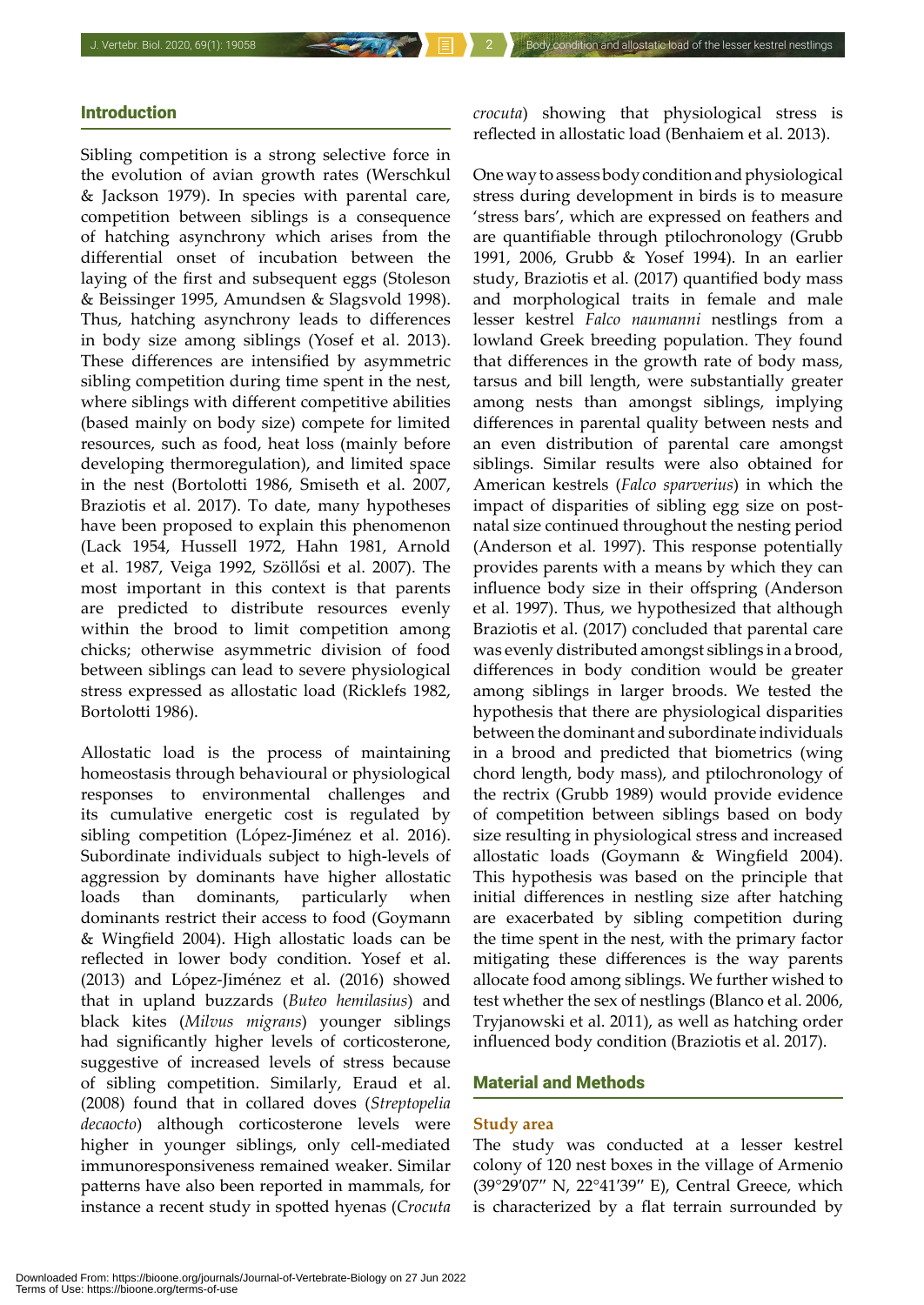mountains. In the study period, only 61 nest boxes were occupied. The altitude ranges from 48 to 52 m and the climate is characterized as thermo-Mediterranean. In this area, land use around the villages is mostly non-intensive agricultural land (cereal), intensive agricultural land (cotton) and pasture on hill slopes (Vlachos et al. 2004, 2015, Braziotis et al. 2017).

# **Fieldwork and data collection**

The lesser kestrel is a colonial breeder that readily adapts to nest boxes. Data were collected during the 2017 breeding season, in late June. During this period most of the broods are ready to fledge and we undertook an expedition to ring all the nestlings. We measured 206 nestlings from 61 broods (range 2-5 nestlings), and in the case of young  $\lt 18$  days (n = 198, 96.1% of the total) we also measured the length of feathers. Since we have followed the colony since its inception in 1999, and know the reproductive dates of each pair in the colony, while ringing each brood we noted the age (days) and sex, measured the  $8<sup>th</sup>$  Primary (P8), wing chord  $(\pm 1 \text{ mm})$  and weighed (digital  $\pm$ 0.1 g) each chick. Sex of nestlings was determined in the field based on their plumage, which is similar to that of Eurasian kestrels (cf. Village et al. 1980). Female nestlings have a uniform brown and striated plumage while males have grey feathers on the rump. The age of nestlings for which the hatching date was not already known was calculated based on the equation AGE = 10.44 + 0.14 LENGTH (P8) (cf. Donazar et al. 1991), and we determined hatching asynchrony on the same basis. Since within-clutch asynchrony is small (Bustamante & Negro 1994), the length of P8 was measured at the time of ringing the brood. We also clipped/collected the central right rectrix for ptilochronology (Grubb 1989).

Ptilochronology is a technique based on the evaluation of the width of feather growth bars. Growth bar width indicates an individual's relative nutritional condition and can also reflect corticosterone levels (cf. Yosef et al. 2013). Feather growth as an index of body condition is based on natural selection, as birds need to regenerate lost feathers as rapidly as possible. Birds in better nutritional condition regenerate feathers faster than individuals in poor condition (Grubb 1991, 2006). Thus, feather quality is a relatively accurate indicator of an individual's nutritional condition. On each feather, 10 growth bars centred on a point two-thirds of the distance toward the tip of the

feather were measured by Reuven Yosef, who was blind to all other measurements (Grubb & Yosef 1994, Gombobaatar et al. 2009, Maciorowski et al. 2018).

# **Data processing and analyses**

Body mass and wing length were highly correlated (all  $P < 0.01$ ) and thus both variables could not be included in the analysis (Quinn & Keough 2002). Instead the residuals of the linear regression between mass and wing length were used as a measure of body condition (Starck & Ricklefs 1998). Growth bar width was not correlated with any biometric variable so was used as a second independent measure of body condition. We used a General Linear Mixed Model (GLMM) with a Gaussian error structure where the response variables were: (1) body condition (BoC), and (2) average growth bar width (GBW). Four additional covariates; brood size, nestling age, nest ID (as a random factor) and standardized dominance rank (SDR), were used as explanatory variables. SDR is based on hatching order standardized for brood size and expressed as a rank from 0 to 1 i.e. when brood size is 4, standardized dominance rank is 0, 1/3, 2/3, and 1).

Sex was determined for only 98 nestlings, thus to determine the influence of sex on allostatic loads we used two additional GLMMs, one for body condition index (BoC) and one for average growth bar width (GBW), with sex included as an additional predictor to the four independent variables mentioned above.

In all cases, the most parsimonious models were selected using the Akaike Information Criterion (mgcv library in R; Wood 2013) with the lowest AIC score (Burnham & Anderson 2002). We analysed all possible models  $(2n,$  where  $n =$  the number of variables), using the MuMIn library in R (Bartoń 2016). The probability of including a variable in the most parsimonious model was estimated as the relative importance (RI) by summing the Akaike weights of all candidate models in which the variable was included (Burnham & Anderson 2002). As the measure for the best model, we used the evidence ratio (Burnham & Anderson 2002).

# **Results**

### **General information on population**

The mean (±SD) number of nestlings per nest was  $3.7 \pm 1.2$  (range 1-5, n = 61); 4 nests (6.6%) had one nestling, 8 (13.1%) had 2, 18 (29.5%) had 3, 23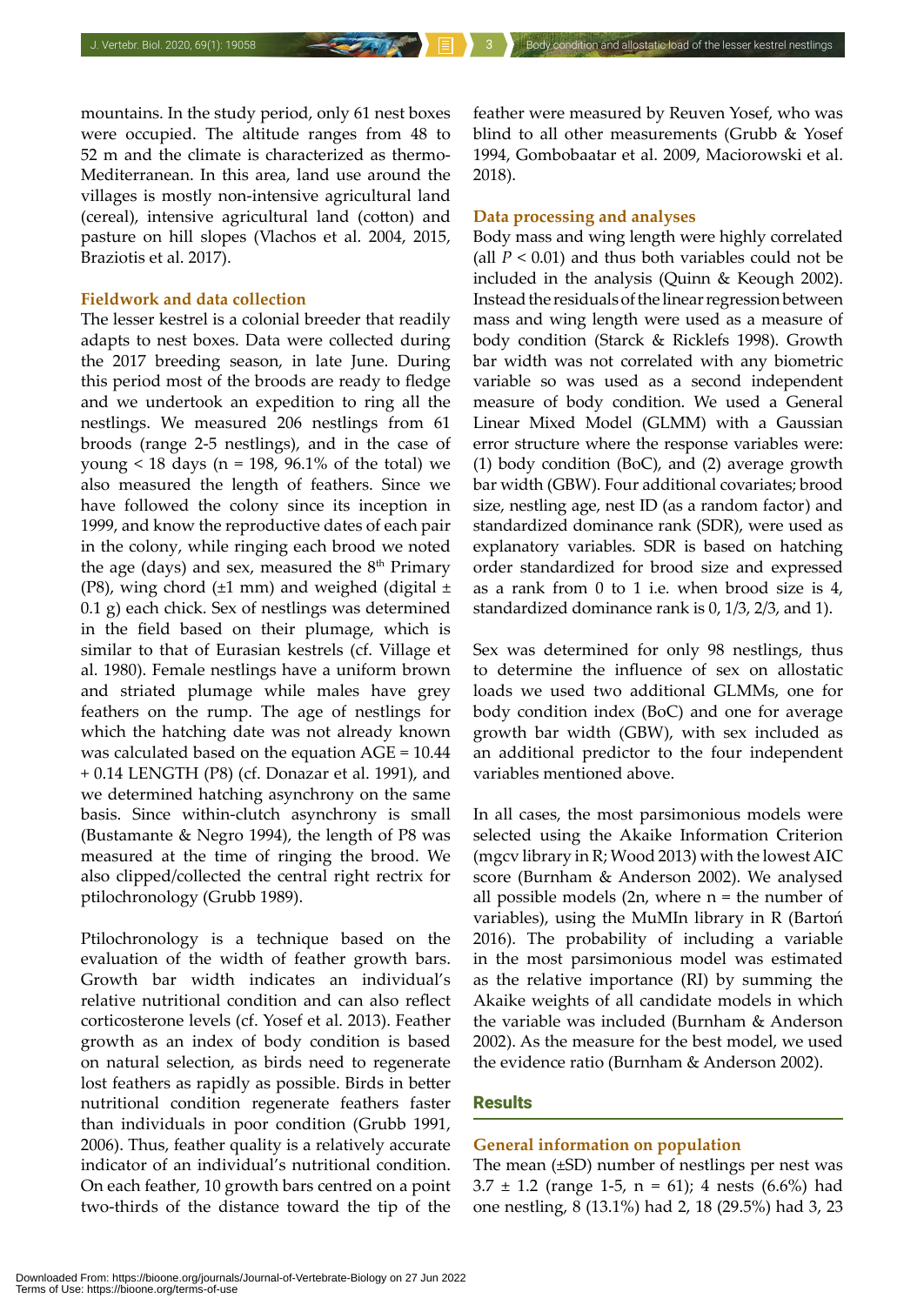

**Fig. 1.** Differences in the body condition index (BoC) of nestlings predicted by; (A) dominance rank and; (B) number of siblings. BoC is expressed as the residuals of the linear regression describing the relationship between body mass and wing length. Thus, values on the y-axis indicate deviation from the average BoC of the population, which is 0.

(37.7%) had 4, and 8 (13.1%) had 5 nestlings. Mean  $(\pm SD)$  hatching asynchrony was  $3.0 \pm 1.2$  (range 0-9) days and was not significantly affected by number of nestlings ( $F_{4,57}$  = 2.24,  $P = 0.073$ ). We successfully sexed 98 nestlings based on their plumage and found a ratio of 63 females to 37 males; a sex ratio of 1:1.7 in favour of females. It is of interest to note that all of the youngest nestlings in 5-brood nests were female  $(n = 8)$ .

#### **Factors affecting body condition (BoC)**

Of the five GLMMs fitted, four were supported by information-theoretic criteria, showing AIC weights  $> 0$  (Table 1a). The  $R^2$ -coefficient for the most parsimonious model for the standardised body mass index (SBM) (Table 1a) was 21.3 % and was slightly better than the second model (evidence ratio 3.58) in our candidate set. Model selection identified four predictors with relative importance  $RI > 0$ , but only 3 were included in the best-supported model (Table 1a). Wald statistics showed that BoC was predicted by standardized dominance rank (SDR, Fig. 1A) and brood size (Fig. 1B); body condition (BoC) decreased incrementally from the dominant (first) sibling to

the most subordinate in the brood (Table 2) and BoC was also negatively predicted by the number of siblings in the nest. The age of nestlings was not a significant predictor of BoC (Table 2).

#### **Factors affecting growth bar width (GBW)**

Of all the models, only three GLMMs supported the information-theoretical criteria, showing AIC weights  $>0$  (Table 1b). In this case, the  $R^2$ -coefficient was 11.7 % and was better than the second model (evidence ratio 23.2) in our candidate set. Model selection procedures allowed us to identify 4 predictors with relative importance RI > 0, but only 1 was included in the best-supported model. The Wald statistic for factors included in this model was significant (Table 2) and showed that GBW decreases with an increased number of siblings (Fig. 2).

# **Factors affecting BoC and GBW with sex as an additional predictor**

In this case, out of all GLMMs for BoC and GBW where sex was used as an additional predictor, four models in both were supported using informationtheoretic criteria, showing AIC weights > 0. The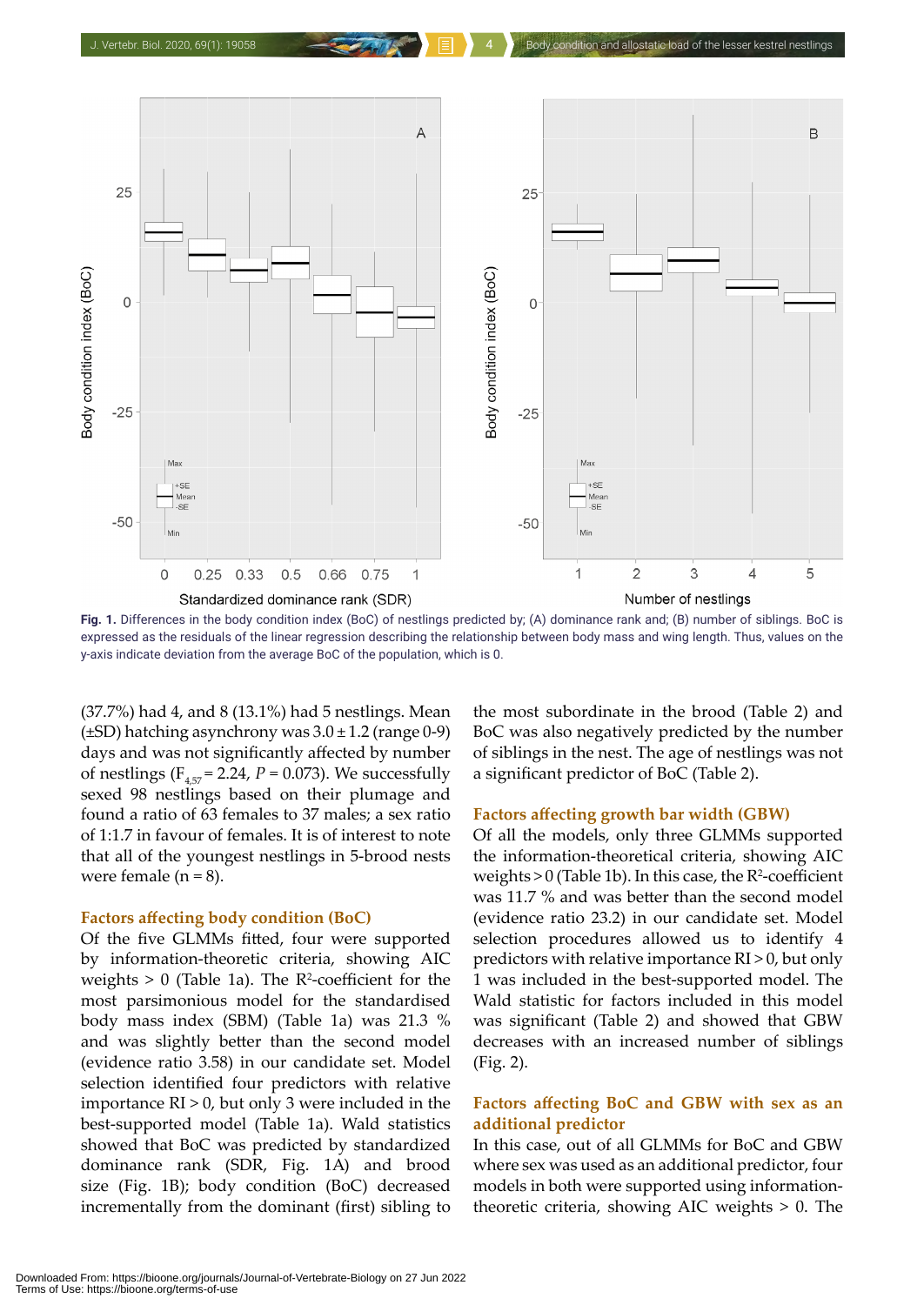| Model                                                         | Independent variables      | LogLink  | $AIC_{c}$ | $\triangle$ AICc | $\omega$         |  |  |  |  |
|---------------------------------------------------------------|----------------------------|----------|-----------|------------------|------------------|--|--|--|--|
| (a) body condition (BoC)                                      |                            |          |           |                  |                  |  |  |  |  |
| $\mathbf{1}$                                                  | null                       | $-57.92$ | 156.0     | 14.81            | $\boldsymbol{0}$ |  |  |  |  |
| 2                                                             | $SDR + Age$                | $-56.55$ | 147.4     | 6.18             | 0.030            |  |  |  |  |
| 3                                                             | $SDR + Sibling + sex$      | $-56.90$ | 144.4     | 3.22             | 0.131            |  |  |  |  |
| 4                                                             | $SDR + Age + Sex$          | $-56.66$ | 143.8     | 2.55             | 0.183            |  |  |  |  |
| 5                                                             | $SDR + Age + Sibling$      | $-56.07$ | 141.2     | $\pmb{0}$        | 0.656            |  |  |  |  |
| (b) factors affecting growth bar width (GBW)                  |                            |          |           |                  |                  |  |  |  |  |
| $\mathbf{1}$                                                  | null                       | $-49.70$ | 105.6     | 14.21            | 0.001            |  |  |  |  |
| 2                                                             | $SDR + Sibling + Sex$      | $-44.70$ | 99.2      | 7.8              | 0.001            |  |  |  |  |
| 3                                                             | SDR + Siblings             | $-43.62$ | 97.7      | 6.30             | 0.036            |  |  |  |  |
| 4                                                             | $SDR + Age$                | $-42.48$ | 95.4      | 4.01             | 0.114            |  |  |  |  |
| 5                                                             | Siblings                   | $-41.54$ | 91.4      | $\pmb{0}$        | 0.849            |  |  |  |  |
| (c) factors affecting BoC with sex as an additional predictor |                            |          |           |                  |                  |  |  |  |  |
| $\mathbf{1}$                                                  | null                       | $-74.92$ | 56.0      | 14.81            | $\mathbf{0}$     |  |  |  |  |
| 2                                                             | $Age + SDR$                | $-69.55$ | 47.4      | 6.18             | 0.030            |  |  |  |  |
| 3                                                             | <b>SDR</b>                 | $-65.90$ | 44.4      | 3.22             | 0.131            |  |  |  |  |
| 4                                                             | Siblings + SDR             | $-66.66$ | 43.8      | 2.55             | 0.183            |  |  |  |  |
| 5                                                             | Siblings + Age + SDR + Sex | $-62.07$ | 41.2      | $\pmb{0}$        | 0.656            |  |  |  |  |
| (d) factors affecting GBW with sex as an additional predictor |                            |          |           |                  |                  |  |  |  |  |
| $\mathbf{1}$                                                  | null                       | $-47.94$ | 112.9     | 21.57            | $\mathbf{0}$     |  |  |  |  |
| 2                                                             | Age                        | $-49.70$ | 105.6     | 14.21            | 0.001            |  |  |  |  |
| 3                                                             | Siblings + SDR             | $-44.69$ | 102.0     | 10.62            | 0.005            |  |  |  |  |
| 4                                                             | $SDR + Age$                | $-43.62$ | 97.7      | 6.30             | 0.041            |  |  |  |  |
| 5                                                             | Siblings                   | $-41.54$ | 91.4      | $\bf{0}$         | 0.954            |  |  |  |  |

**Table 1.** Comparison of GLMM models for body condition (BoC), average growth bar width (GBW) with and without sex as an additional predictor (null and all where Akaike weights > = 0.001). Most parsimonious model given in bold.

R2 -coefficient for the most parsimonious model was 19.2 % for BoC and 12.4 % for GBW and was a better predictor of variation in BoC and GBW than the second model (evidence ratio respectively: 3.58 and 23.2) in our candidate set. Model selection allowed us to identify four predictors for BoC, (Table 1c) and three for GBW (Table 1d) with relative importance RI > 0, but only three (for BoC) and one (for GBW) were included in the best-supported model. Wald statistics for the BoC model showed that SBM is affected by the number of siblings while age of nestlings, standardised dominance rank and sex were not significant (Table 2). Wald statistics for the GBW model (Table 2) showed that GBW decreased with an increase in the number of siblings, while sex was not a significant predictor.

#### **Discussion**

Our prediction that differences in body condition, and potentially also in allostatic load, between siblings is a consequence of the number of siblings in the nest was supported by this study. None of the measured parameters showed any significant differences between the sexes; body mass index was influenced by order of hatching and dominance rank, while growth bar width was dependent only on the number of siblings. Thus, the dominant sibling had a higher body condition index than the subordinate siblings with the latter predicted to have an increased allostatic load. Similar results were found in other studies on the similar-sized American kestrel (*Falco sparverius*; Negro et al. 1994) and common kestrel (Dijkstra et al. 1990) as well as the common buzzard in Hungary (*Buteo buteo*; Fehervari et al. 2014) and the upland buzzard in Mongolia (*Buteo hemilasius*; Gombobaatar et al. 2010).

Several theories have been advanced to explain this phenomenon (e.g. Lack 1954, Mock 1984). Hussell (1972) suggested the 'peak load hypothesis', which attempts to explain mitigation of allometric load as a result of the parents supplying food at differential rates to the young. Hahn (1981) forwarded the 'sibling rivalry reduction hypothesis' suggesting that energetic demands upon the parents could be reduced if the subordinate siblings, right from the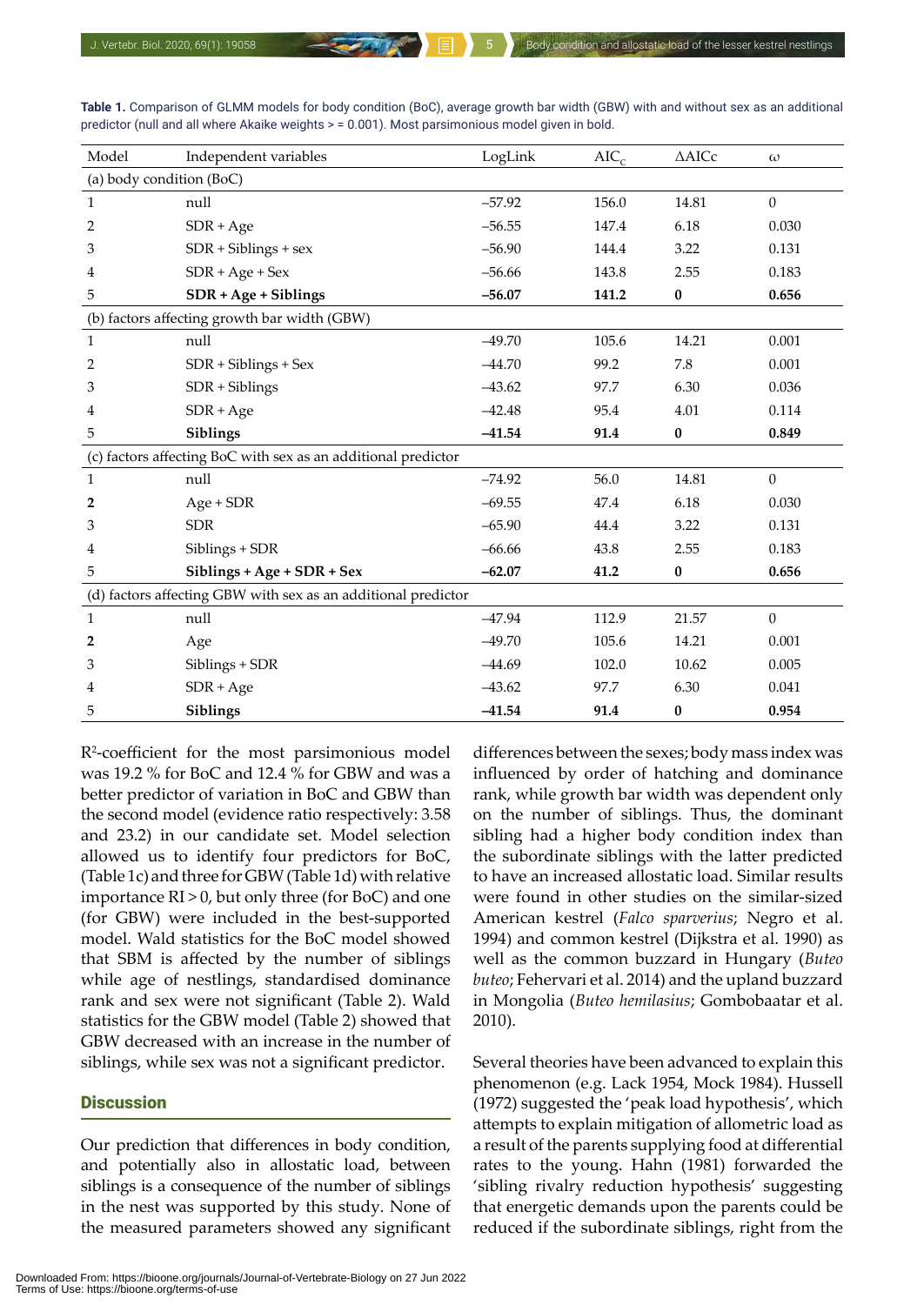

**Fig. 2.** Differences in average feather growth bar width in nests with different numbers of siblings.

moment of hatching, were exposed to a hierarchy in the brood that resulted in reduced attempts to

access food. However, Massemin et al. (2003), who studied asynchronous broods of Eurasian kestrels *Falco tinnunculus*, contended that these hypotheses are not necessarily mutually exclusive as different explanations may apply at different stages of the hatching and brooding process. Without food supplementation, daily energy expenditure (DEE) in first hatched nestlings was 35% higher than the last hatched, suggesting substantial competition. With food supplementation, DEE declined and the difference between the first- and the last-hatched nestling disappeared, suggesting that sibling competition supported a third 'food amount hypothesis'. This study also found support for the 'sibling rivalry reduction hypothesis' since once energy expended in competition by the smallest chicks declined, a result was lower total brood energy requirements and reduced parental food delivery rates in asynchronous compared to synchronous broods.

Our results showed the dominant sibling had a higher body condition index than subordinate siblings. The fact that the first and the second hatched siblings showed similar nutritional condition (according to the body condition index) suggests that in our case the 'food amount hypothesis' was best supported and that the colony of lesser kestrels had access to ample prey (Nilsson & Gårdmark 2001, Vlachos et al. 2015,

**Table 2.** The most parsimonious GLMM for body condition (BoC) and average growth bar width (GBW) with and without sex as an additional predictor. Statistically significant variables in bold.

|                                                               | Estimate $\pm$ SE | df     | t        | $\boldsymbol{P}$ | RI    |  |  |  |  |
|---------------------------------------------------------------|-------------------|--------|----------|------------------|-------|--|--|--|--|
| (a) factors affecting body condition (BoC)                    |                   |        |          |                  |       |  |  |  |  |
| Intercept                                                     | $0.14 \pm 12.92$  | 75.1   | 0.01     | 0.995            |       |  |  |  |  |
| <b>SDR</b>                                                    | $-4.37 \pm 2.28$  | 126.92 | $-1.91$  | 0.012            | 1     |  |  |  |  |
| Age                                                           | $0.50 \pm 0.46$   | 78.02  | 1.10     | 0.276            | 0.869 |  |  |  |  |
| Siblings                                                      | $-2.41 \pm 1.59$  | 52.95  | $-1.51$  | 0.013            | 0.787 |  |  |  |  |
| (b) factors affecting growth bar width (GBW)                  |                   |        |          |                  |       |  |  |  |  |
| Intercept                                                     | $2.20 \pm 0.057$  | 61.05  | 38.03    | 0.001            |       |  |  |  |  |
| Siblings                                                      | $-0.24 \pm 0.050$ | 105.15 | $-4.75$  | 0.001            | 1     |  |  |  |  |
| (c) factors affecting BoC with sex as an additional predictor |                   |        |          |                  |       |  |  |  |  |
| Intercept                                                     | $-0.08 \pm 12.9$  | 74.1   | $-0.007$ | 0.996            |       |  |  |  |  |
| Siblings                                                      | $-2.42 \pm 1.58$  | 36.1   | $-2.08$  | 0.031            | 0.839 |  |  |  |  |
| Age                                                           | $0.49 \pm 0.46$   | 77.13  | 1.06     | 0.294            | 0.686 |  |  |  |  |
| <b>SDR</b>                                                    | $-4.34 \pm 2.31$  | 124.7  | $-1.88$  | 0.069            | 0.970 |  |  |  |  |
| <b>Sex</b>                                                    | $-0.005 \pm 2.63$ | 127.91 | $-0.002$ | 0.999            | 0.656 |  |  |  |  |
| (d) factors affecting GBW with sex as an additional predictor |                   |        |          |                  |       |  |  |  |  |
| Intercept                                                     | $2.20 \pm 0.057$  | 61.05  | 38.03    | 0.001            |       |  |  |  |  |
| Siblings                                                      | $-0.24 \pm 0.05$  | 105.15 | $-4.75$  | < 0.001          | 0.959 |  |  |  |  |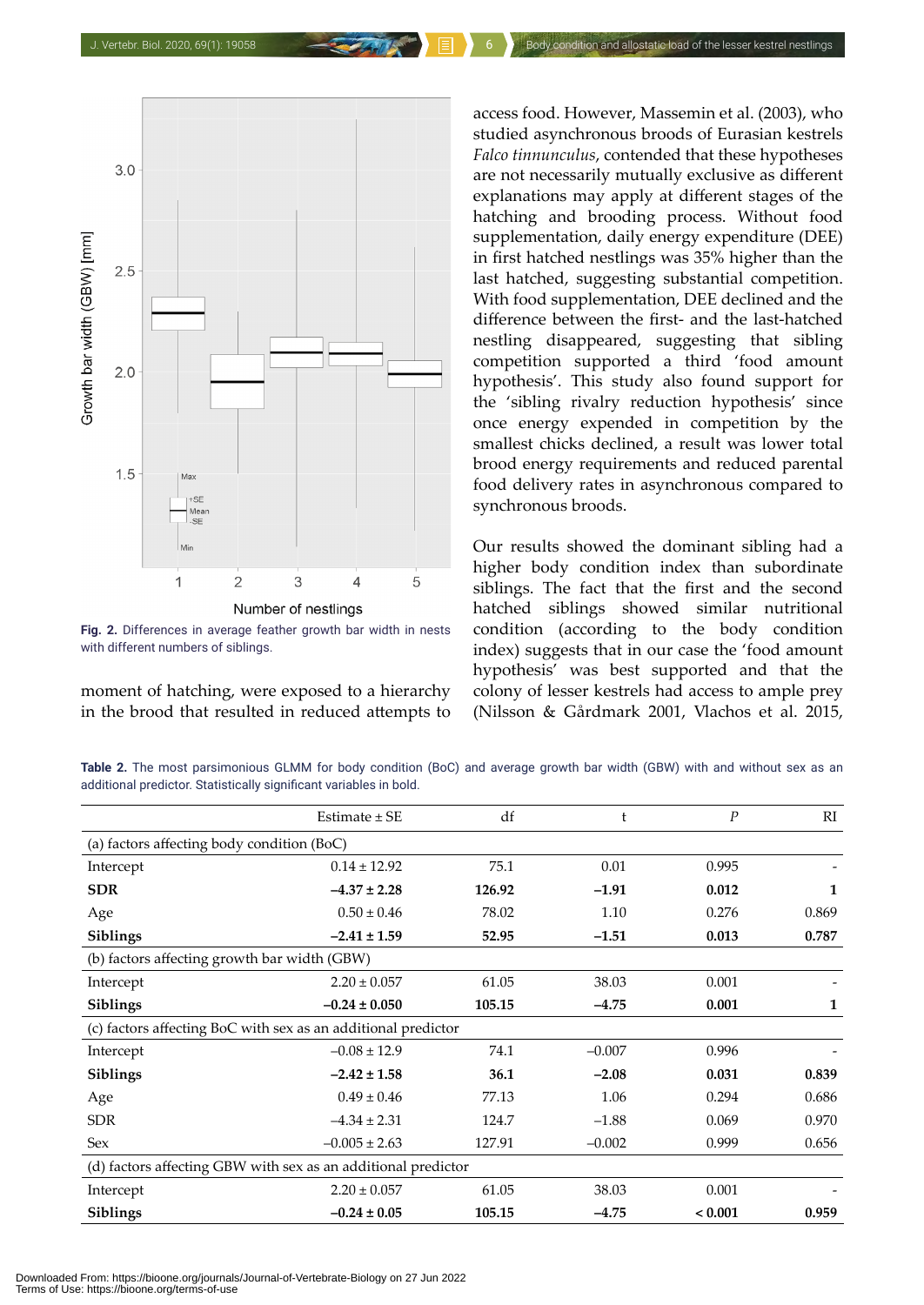Braziotis et al. 2017, Kotsonas et al. 2017). It should be also noted that a previous study on the same population of lesser kestrels (Braziotis et al. 2017) found that body mass of females was significantly greater than that of fledgling males of the same dominance rank, which is inconsistent with our results. However, the former study averaged biometric parameters between clutches taking a more holistic approach to nestling growth rate and did not isolate individual growth rates.

In conclusion, our study shows that body condition, and potentially allostatic load, are inversely proportional to the dominance rank and number of nestlings. The highest body condition index was found for the oldest chicks with the lowest number of siblings. We speculate that this relationship arises from accessibility to food sources, although we have not demonstrated this directly. We also propose that sibling competition may drive physiological developmental stress for the youngest siblings, reflected in decreased body condition and an

increased allostatic load. A prediction is that the probability of survival of the youngest individuals in a brood will be reduced as a result of increased pressure from older siblings which, in accordance with the 'food amount hypothesis' may derive from limited food resources.

### Acknowledgements

*We thank D. Yosef and E. Yosef for their logistic help in the field. All data and samples were collected according to the animal ethics code of the Aristotle University of Thessaloniki. Dimitrios E. Bakaloudis, Malamati A. Papakosta, Vassilis Goutner, Christos G. Vlachos – initiated the breeding colony 21 years ago and have studied it since; the inception of ideas, fieldwork, data collection, cooperated with writing the paper. Reuven Yosef – involved with colony > 5 years, experimental design, ptilochronology analyses, the inception of ideas, field work, data collection, cooperated with writing the paper, Jakub Z. Kosicki – statistical analyses, cooperated with writing the paper, corresponding author.*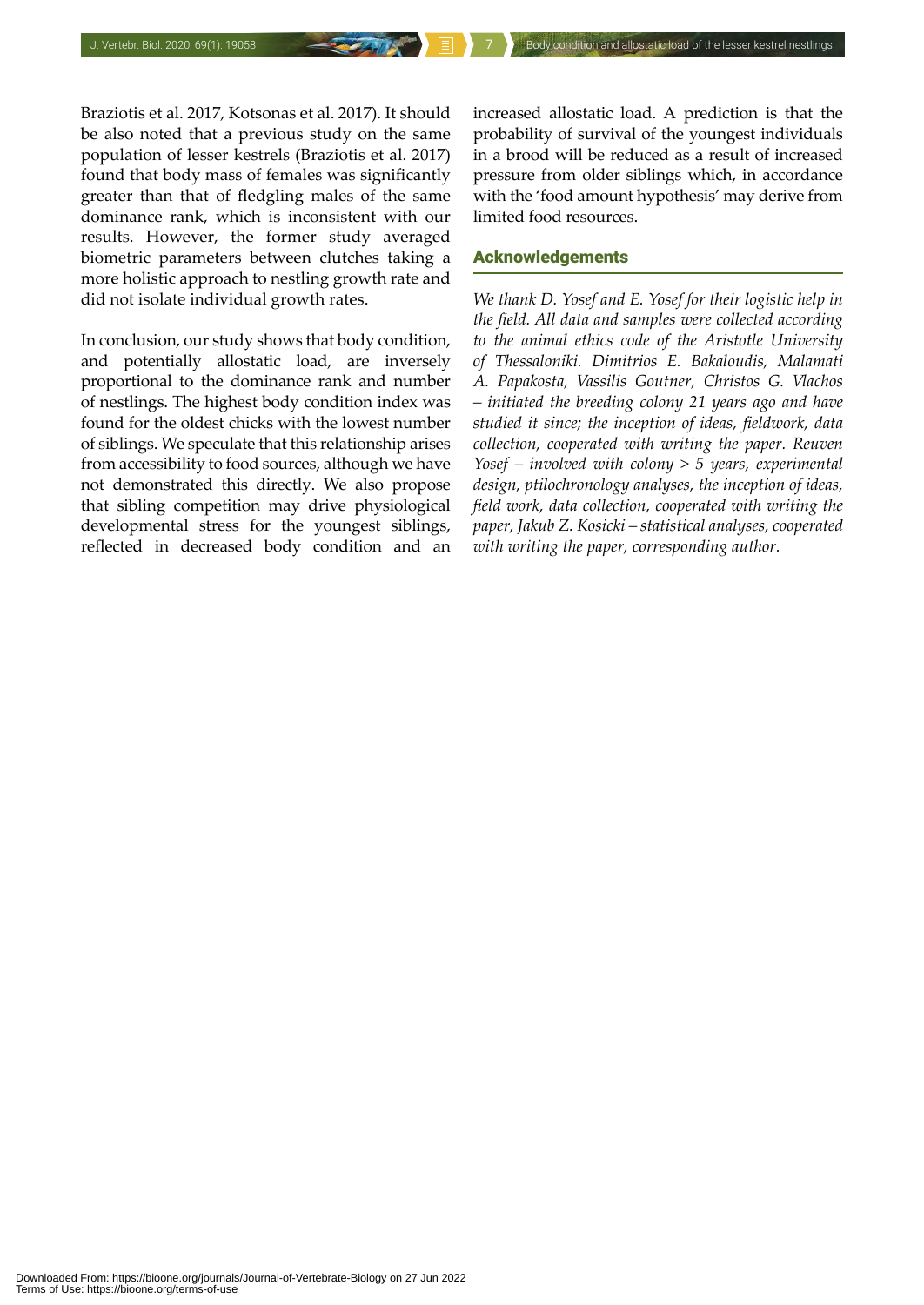#### **Literature**

- Amundsen T. & Slagsvold J.N. 1998: Hatching asynchrony in great tits: a bet-hedging strategy? *Ecology 79: 295–304.*
- Anderson D.J., Reeve J. & Bird D.M. 1997: Sexually dimorphic eggs, nestling growth and sibling competition in American kestrels *Falco sparverius*. *Funct. Ecol. 11: 331–335.*
- Arnold T.W., Rohwer F.C. & Armstrong T. 1987: Egg viability, nest predation, and the adaptive significance of clutch size in prairie ducks. *Am. Nat. 130: 643–653.*
- Bartoń K. 2016: MuMIn: multi-model inference. R package version 1.9.0. *http://CRAN.R-project. org/package=MuMIn*
- Benhaiem S., Hofer H., Dehnhard M. et al. 2013: Sibling competition and hunger increase allostatic load in spotted hyaenas. *Biol. Lett. 9: 20130040.*
- Blanco G., Frias O., Martinez J. et al. 2006: Sex and rank in competitive brood hierarchies influence stress levels in nestlings of a sexually dimorphic bird. *Biol. J. Linn. Soc. 88: 383–390.*
- Bortolotti G.R. 1986: Evolution of growth rates in eagles: sibling competition *vs.* energy considerations. *Ecology 67: 182–194.*
- Braziotis S., Liordos V., Bakaloudis D.E. et al. 2017: Patterns of postnatal growth in a small falcon, the lesser kestrel *Falco naumanni* (Fleischer, 1818) (Aves: Falconidae). *Eur. Zool. J. 84: 277– 285.*
- Burnham K.P. & Anderson D.R. 2002: Model selection and multimodel inference: practical information-theoretic approach, 2nd ed. *Springer-Verlag.*
- Bustamante J. & Negro J.J. 1994: The post-fledging dependence period of the lesser kestrel (*Falco naumanni*) in southwestern Spain. *J. Raptor. Res. 28: 158–163.*
- Dijkstra C., Bult A., Bijlsma S. et al. 1990: Brood size manipulations in the kestrel (*Falco tinnunculus*): effects on offspring and parent survival. *J. Anim. Ecol. 59: 269–285.*
- Donazar J.A., Negro J.J. & Hiraldo F. 1991: A note on the adoption of alien young by lesser kestrels (*Falco naumanni*). *Ardea 79: 443–444.*
- Eraud C., Trouvé C., Dano S. et al. 2008: Competition for resources modulates cellmediated immunity and stress hormone level in nestling collared doves (*Streptopelia decaocto*). *Gen. Comp. Endocrinol. 155: 542–551.*
- Fehervari P., Solt S., Erdélyi K. & Yosef R. 2014: Hatching rank influences nutritional condition

in the common buzzard: evidence from ptilochronology. *J. Raptor. Res. 48: 280–284.*

- Gary R. & Bortolotti A. 1986: Evolution of growth rates in eagles: sibling competition *vs.* energy considerations. *Ecology 67: 182–194.*
- Gombobaatar S., Odkhuu B., Yosef R. et al. 2010: Reproductive ecology of the upland buzzard (*Buteo hemilasius*) on the Mongolian steppe. *J. Raptor. Res. 44: 196–201.*
- Gombobaatar S., Yosef R. & Odkhuu B. 2009: Brandt's vole density affects reproduction of upland buzzards. *Ornis Fenn. 86: 1–9.*
- Goymann W. & Wingfield J.C. 2004: Allostatic load, social status and stress hormones: the costs of social status matter. *Anim. Behav. 67: 591–602.*
- Grubb T.C. 1989: Ptilochronology: feather growth bars as indicators of nutritional status. *Auk 106: 314–320.*
- Grubb T.C. 1991: A deficient diet narrows growth bars on induced feathers. *Auk 108: 725–727.*
- Grubb T.C. 2006: Ptilochronology: feather time and the biology of birds (no. 15). *Oxford University Press, London.*
- Grubb T.C. & Yosef R. 1994: Habitat-specific nutritional condition in loggerhead shrikes (*Lanius ludovicianus*): evidence from ptilochronology. *Auk 111: 756–759.*
- Hahn D.C. 1981: Asynchronous hatching in the laughing gull: cutting losses and reducing rivalry. *Anim. Behav. 29: 421–427.*
- Hussell D.J.T. 1972: Factors affecting clutch size in arctic passerines. *Ecol. Monogr. 42: 317–364.*
- Kotsonas E., Bakaloudis D., Papakosta M. et al. 2017: Assessment of nestling diet and provisioning rate by two methods in the lesser kestrel *Falco naumanni*. *Acta Ornithol. 52: 149–156.*
- Lack D. 1954: The natural regulation of animal numbers. *Oxford University Press, London.*
- López-Jiménez L., Blas J., Tanferna A. et al. 2016: Ambient temperature, body condition and sibling rivalry explain feather corticosterone levels in developing black kites. *Funct. Ecol. 30: 605–613.*
- Maciorowski G., Yosef R., Väli Ü. & Tryjanowski P. 2018: Nutritional condition of hybrid nestlings is similar to that of pure-species offspring of spotted eagles (*Clanga clanga C. pomarina*). *J. Raptor. Res. 52: 484–491.*
- Massemin S., Korpimäki E., Zorn T. et al. 2003: Nestling energy expenditure of Eurasian kestrels *Falco tinnunculus* in relation to food intake and hatching order. *Avian Science 3: 1–12.*
- Mock D.W. 1984: Infanticide, siblicide, and avian nestling mortality. In: Hausfater G. & Hardy